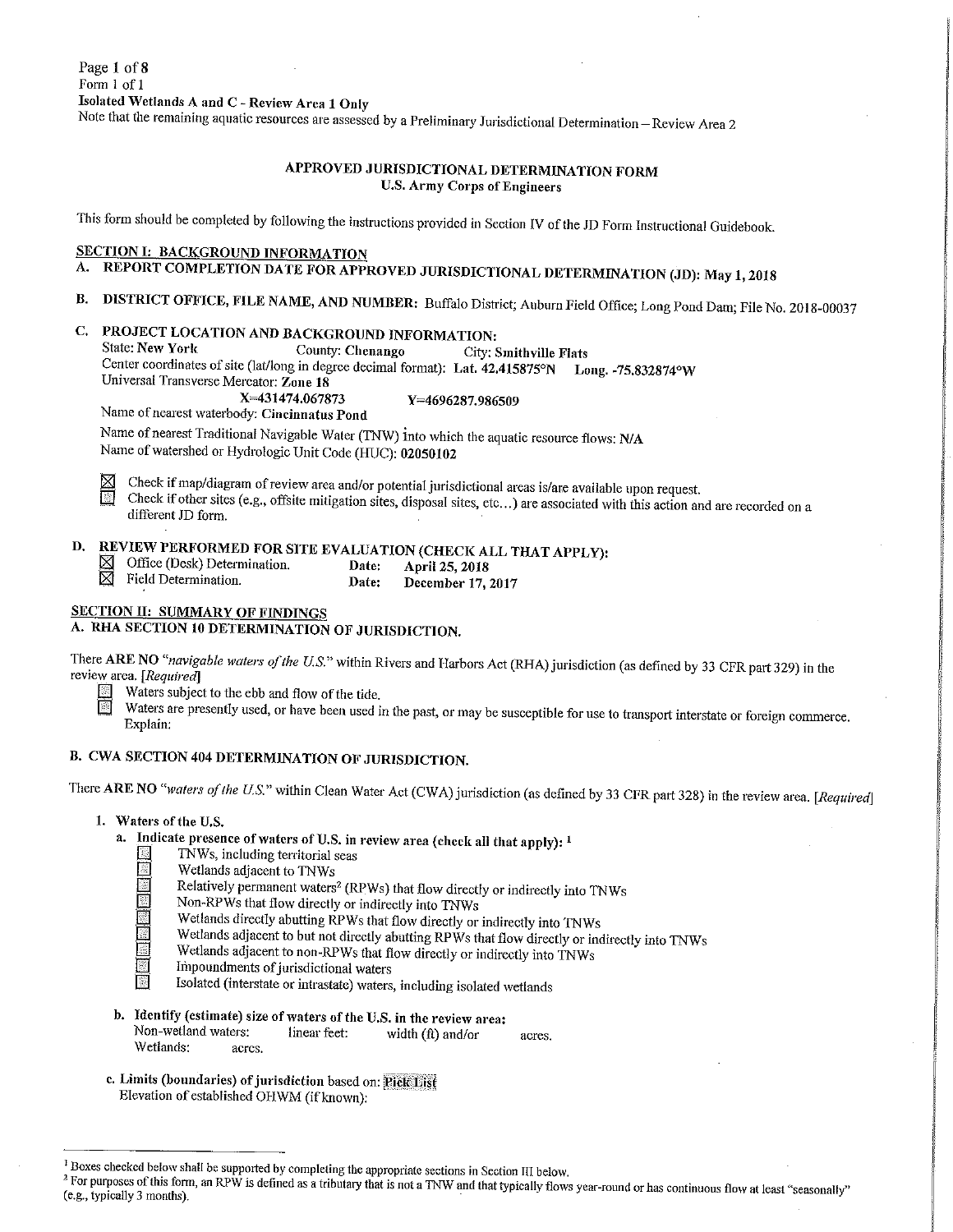Page 2 of 8 Form 1 of 1 Isolated Wetlands A and C

- Non-regulated waters/wetlands (check if applicable):<sup>3</sup>  $2.$ 
	- $\boxtimes$  Potentially jurisdictional waters and/or wetlands were assessed within the review area and determined to be not jurisdictional. Explain:

Wetlands A (0.024 acre PSS) and C (0.340 PEM) are outside Department of the Army jurisdiction as they do not meet the criteria for a jurisdictional water of the United States according to 33 CFR Part 328.3(a)(1-7) as follows:

- does not/has not supported interstate or foreign commerce;  $\mathbf{1}$ .
- is not an interstate water/wetland;  $2.$
- the degradation or destruction of which would not affect interstate or foreign commerce and does not include such waters: 3. (i) which are or could be used by interstate or foreign travelers for recreational or other purposes; or
	-
	- (ii) from which fish or shellfish are or could be taken and sold in interstate or foreign commerce; or (iii) which are used or could be used for industrial purpose by industries in interstate commerce
	- is not an impoundment of water otherwise defined as WOUS under the definition;
- 4. is not a tributary of waters identified in paragraphs (a)(1)-(4) of this section; 5.
- is not a territorial sea; 6.
- is not wetland adjacent to waters (other than waters that are themselves wetlands) identified in paragraphs (a)(1)-(6) of 7. this section;

Further evidence that these wetlands are isolated include:

Wetland A is situated near the parking area on a slight slope. The downslope area is a parking lot that was established when the surrounding area was disturbed many years ago. On-site observations indicate that there is no hydrological connection between Wetland A and the shoreline of Long Pond; which is approximately 105 feet to the southwest. In addition, due to topography and distance to the nearest tributary (Long Pond), the presence of a shallow subsurface flow connection between Wetland A and Long Pond is very unlikely.

Wetland C is situated on a slight slope in the northeastern corner south of Route 41. On-site observations indicate that there is no hydrological connection between Wetland C and Pond Brook; which is approximately 200 feet to the east. In addition, due to topography and distance to the nearest tributary (Pond Brook), the presence of a shallow subsurface flow connection between Wetland C and Pond Brook is very unlikely.

### SECTION III: CWA ANALYSIS

#### TNWs AND WETLANDS ADJACENT TO TNWs A.

The agencies will assert jurisdiction over TNWs and wetlands adjacent to TNWs. If the aquatic resource is a TNW, complete Section III.A.1 and Section III.D.1. only; if the aquatic resource is a wetland adjacent to a TNW, complete Sections III.A.1 and 2 and Section III.D.1.; otherwise, see Section III.B below.

- 1. **TNW** Identify TNW: Summarize rationale supporting determination:
- Wetland adjacent to TNW 2. Summarize rationale supporting conclusion that wetland is "adjacent":

### CHARACTERISTICS OF TRIBUTARY (THAT IS NOT A TNW) AND ITS ADJACENT WETLANDS (IF ANY): В.

This section summarizes information regarding characteristics of the tributary and its adjacent wetlands, if any, and it helps determine whether or not the standards for jurisdiction established under Rapanos have been met.

The agencies will assert jurisdiction over non-navigable tributaries of TNWs where the tributaries are "relatively permanent waters" (RPWs), i.e. tributaries that typically flow year-round or have continuous flow at least seasonally (e.g., typically 3 months). A wetland that directly abuts an RPW is also jurisdictional. If the aquatic resource is not a TNW, but has year-round (perennial) flow, skip to Section III.D.2. If the aquatic resource is a wetland directly abutting a tributary with perennial flow, skip to Section III.D.4.

A wetland that is adjacent to but that does not directly abut an RPW requires a significant nexus evaluation. Corps districts and EPA regions will include in the record any available information that documents the existence of a significant nexus between a relatively permanent tributary that is not perennial (and its adjacent wetlands if any) and a traditional navigable water, even though a significant nexus finding is not required as a matter of law.

<sup>&</sup>lt;sup>3</sup> Supporting documentation is presented in Section III.F.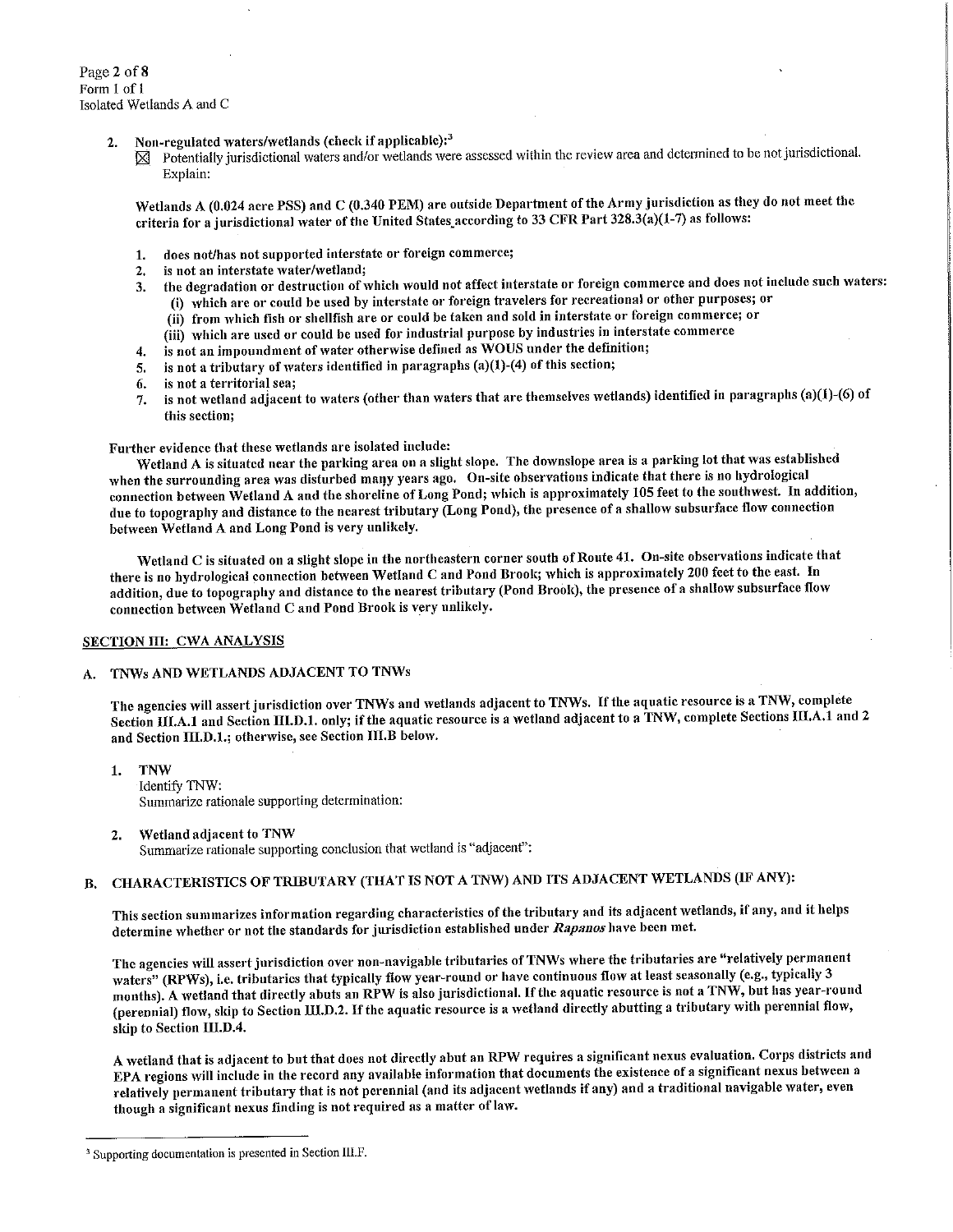Page 3 of 8 Form 1 of 1 Isolated Wetlands A and C

> If the waterbody<sup>4</sup> is not an RPW, or a wetland directly abutting an RPW, a JD will require additional data to determine if the waterbody has a significant nexus with a TNW. If the tributary has adjacent wetlands, the significant nexus evaluation must consider the tributary in combination with all of its adjacent wetlands. This significant nexus evaluation that combines, for analytical purposes, the tributary and all of its adjacent wetlands is used whether the review area identified in the JD request is the tributary, or its adjacent wetlands, or both. If the JD covers a tributary with adjacent wetlands, complete Section III.B.1 for the tributary, Section III.B.2 for any onsite wetlands, and Section III.B.3 for all wetlands adjacent to that tributary, both onsite and offsite. The determination whether a significant nexus exists is determined in Section III.C below.

Characteristics of non-TNWs that flow directly or indirectly into TNW  $1.$ 

| D) | <b>General Area Conditions:</b>    |                  |  |  |
|----|------------------------------------|------------------|--|--|
|    | Watershed size:                    | <b>Pick List</b> |  |  |
|    | <b>Pick List</b><br>Drainage area: |                  |  |  |
|    | Average annual rainfall:           | inches           |  |  |
|    | Average annual snowfall:           | inche.           |  |  |

- (ii) Physical Characteristics:
	- Relationship with TNW:  $(a)$  $\Box$  Tributary flows directly into TNW. □ Tributary flows through Pick List tributaries before entering TNW Project waters are Pick List river miles from TNW Project waters are Pick List river miles from RPW Project waters are Pick List aerial (straight) miles from TNW Project waters are Pick List aerial (straight) miles from RPW Project waters cross or serve as state boundaries. Explain: Identify flow route to TNW<sup>5</sup>: Tributary stream order, if known:
	- (b) General Tributary Characteristics (check all that apply): Tributary is:

 $\Box$  Natural Artificial (man-made). Explain:

Manipulated (man-altered). Explain: Tributary properties with respect to top of bank (estimate): Average width: feet

|                | $\sim$ |
|----------------|--------|
| Average depth: | feet   |

Average side slopes: Pick List

Primary tributary substrate composition (check all that apply);  $\prod_{n=1}^{\infty}$  Silts  $\Box$  Sands

 $\Box$  Gravel

 $\Box$  Bedrock

 $\Box$  Concrete  $\square$  Muck

 $\Box$  Other. Explain: Tributary condition/stability [e.g., highly eroding, sloughing banks]. Explain: Presence of run/riffle/pool complexes. Explain: Tributary geometry: Pick List Tributary gradient (approximate average slope): %

□ Vegetation. Type/% cover:

Flow:  $(c)$ Tributary provides for: Pick List

Estimate average number of flow events in review area/year: Pick List Describe flow regime: Other information on duration and volume:

Surface flow is: Pick List. Characteristics

Subsurface flow: Pick List. Explain findings:

- $\Box$  Dye (or other) test performed:
	- Tributary has (check all that apply):
- Bed and banks

 $\Box$  OHWM<sup>6</sup> (check all indicators that apply):

<sup>5</sup> Flow route can be described by identifying, e.g., tributary a, which flows through the review area, to flow into tributary b, which then flows into TNW.

<sup>&</sup>lt;sup>4</sup> Note that the Instructional Guidebook contains additional information regarding swales, ditches, washes, and erosional features generally and in the arid West.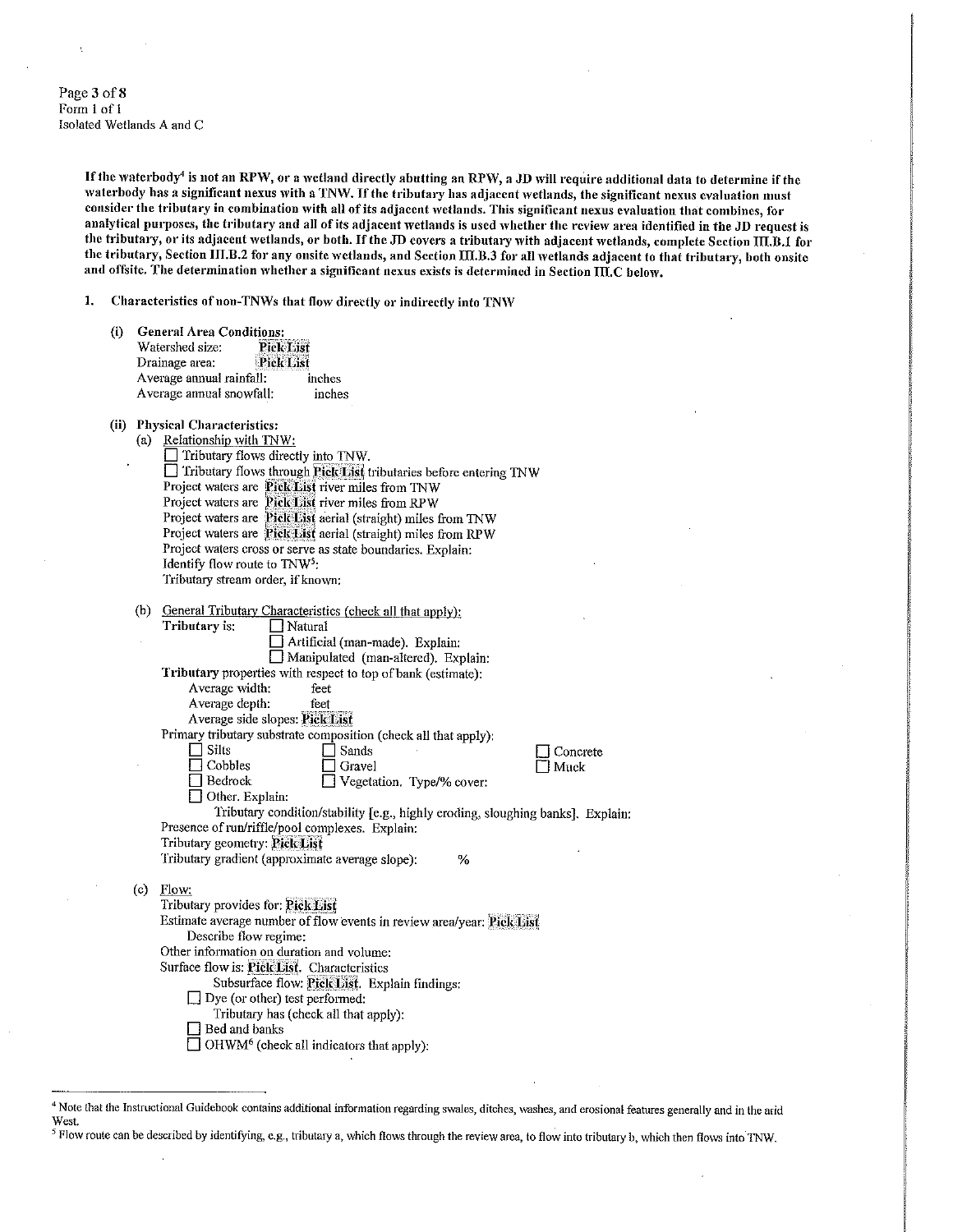Page 4 of 8 Form 1 of 1<br>Isolated Wetlands A and C

 $\mathbf{2}$ 

 $\bar{z}$ 

|     | the presence of litter and debris<br>clear, natural line impressed on the bank<br>$\mathsf{I}$<br>destruction of terrestrial vegetation<br>changes in the character of soil<br>the presence of wrack line<br>shelving<br>sediment sorting<br>yegetation matted down, bent, or absent<br>leaf litter disturbed or washed away<br>scour<br>multiple observed or predicted flow events<br>sediment deposition<br>abrupt change in plant community<br>water staining<br>other (list):<br>Discontinuous OHWM.7 Explain: |  |  |  |  |
|-----|--------------------------------------------------------------------------------------------------------------------------------------------------------------------------------------------------------------------------------------------------------------------------------------------------------------------------------------------------------------------------------------------------------------------------------------------------------------------------------------------------------------------|--|--|--|--|
|     | If factors other than the OHWM were used to determine lateral extent of CWA jurisdiction (check all that apply):<br>Mean High Water Mark indicated by:<br>High Tide Line indicated by:<br>$\Box$ oil or scum line along shore objects<br>$\Box$ survey to available datum;<br>fine shell or debris deposits (foreshore)<br>$\Box$ physical markings;<br>$\Box$ vegetation lines/changes in vegetation types.<br>physical markings/characteristics<br>tidal gauges<br>other (list):                                 |  |  |  |  |
|     | (iii) Chemical Characteristics:<br>Characterize tributary (e.g., water color is clear, discolored, oily film; water quality; general watershed characteristics, etc.).<br>Explain:<br>Identify specific pollutants, if known:                                                                                                                                                                                                                                                                                      |  |  |  |  |
|     | (iv) Biological Characteristics. Channel supports (check all that apply):<br>Riparian corridor. Characteristics (type, average width):<br>Wetland fringe. Characteristics:<br>Habitat for:<br>Federally Listed species. Explain findings:<br>Fish/spawn areas. Explain findings:<br>Other environmentally-sensitive species. Explain findings:<br>Aquatic/wildlife diversity. Explain findings:                                                                                                                    |  |  |  |  |
|     | Characteristics of wetlands adjacent to non-TNW that flow directly or indirectly into TNW                                                                                                                                                                                                                                                                                                                                                                                                                          |  |  |  |  |
| (i) | <b>Physical Characteristics:</b><br>(a) General Wetland Characteristics:<br>Properties:<br>Wetland size:<br>acres<br>Wetland type. Explain:<br>Wetland quality. Explain:<br>Project wetlands cross or serve as state boundaries. Explain:                                                                                                                                                                                                                                                                          |  |  |  |  |
|     | (b) General Flow Relationship with Non-TNW:<br>Flow is: Pick List. Explain:<br>Surface flow is: Pick List<br>Characteristics:<br>Subsurface flow: Pick List. Explain findings:<br>$\Box$ Dye (or other) test performed:                                                                                                                                                                                                                                                                                            |  |  |  |  |
|     | Wetland Adjacency Determination with Non-TNW:<br>(c)<br>$\Box$ Directly abutting<br>$\Box$ Not directly abutting<br>□ Discrete wetland hydrologic connection. Explain:<br>Ecological connection. Explain:<br>$\Box$ Senarated by herm/barrier. Explain:                                                                                                                                                                                                                                                            |  |  |  |  |

 $\hat{\vec{r}}$ 

 $\frac{1}{4} \frac{1}{4 \pi}$ 

 ${}^6$ A natural or man-made discontinuity in the OHWM does not necessarily sever jurisdiction (e.g., where the stream temporarily flows underground, or where the OHWM has been removed by development or agricultural practic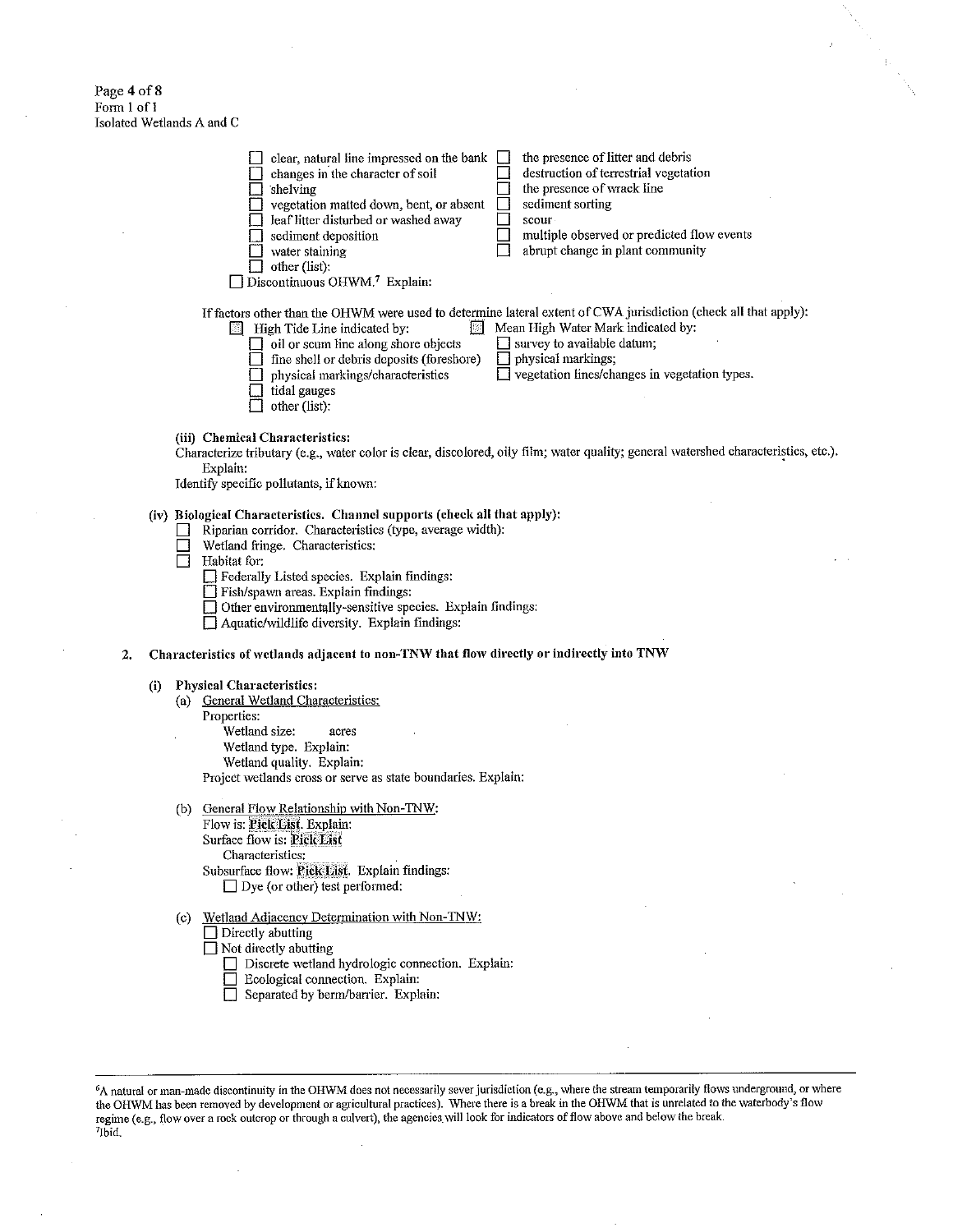# Page 5 of 8 Form 1 of 1 Isolated Wetlands A and C

- (d) Proximity (Relationship) to TNW
	- Project wetlands are Pick List river miles from TNW.
	- Project waters are Pick List aerial (straight) miles from TNW.
	- Flow is from: Pick List.
	- Estimate approximate location of wetland as within the Pick List floodplain.
- (ii) Chemical Characteristics:

Characterize wetland system (e.g., water color is clear, brown, oil film on surface; water quality; general watershed characteristics; etc.). Explain:

Identify specific pollutants, if known:

# (iii) Biological Characteristics. Wetland supports (check all that apply):

- Riparian buffer. Characteristics (type, average width):
- Vegetation type/percent cover. Explain:
- $\Box$  Habitat for:
	- Federally Listed species. Explain findings:
	- Fish/spawn areas. Explain findings:
	- Other environmentally-sensitive species. Explain findings:
	- Aquatic/wildlife diversity. Explain findings:

#### 3. Characteristics of all wetlands adjacent to the tributary (if any)

All wetland(s) being considered in the cumulative analysis: Pick List

- Approximately ( ) acres in total are being considered in the cumulative analysis.
- For each wetland, specify the following:
	- Directly abuts? (Y/N)  $Size (in acres)$ 
		- Directly abuts? (Y/N)

Summarize overall biological, chemical and physical functions being performed:

Size (in acres)

# C. SIGNIFICANT NEXUS DETERMINATION

A significant nexus analysis will assess the flow characteristics and functions of the tributary itself and the functions performed by any wetlands adjacent to the tributary to determine if they significantly affect the chemical, physical, and biological integrity of a TNW. For each of the following situations, a significant nexus exists if the tributary, in combination with all of its adjacent wetlands, has more than a speculative or insubstantial effect on the chemical, physical and/or biological integrity of a TNW. Considerations when evaluating significant nexus include, but are not limited to the volume, duration, and frequency of the flow of water in the tributary and its proximity to a TNW, and the functions performed by the tributary and all its adjacent wetlands. It is not appropriate to determine significant nexus based solely on any specific threshold of distance (e.g. between a tributary and its adjacent wetland or between a tributary and the TNW). Similarly, the fact an adjacent wetland lies within or outside of a floodplain is not solely determinative of significant nexus.

Draw connections between the features documented and the effects on the TNW, as identified in the Rapanos Guidance and discussed in the Instructional Guidebook. Factors to consider include, for example:

- Does the tributary, in combination with its adjacent wetlands (if any), have the capacity to carry pollutants or flood waters to TNWs, or to reduce the amount of pollutants or flood waters reaching a TNW?
- Does the tributary, in combination with its adjacent wetlands (if any), provide habitat and lifecycle support functions for fish and other species, such as feeding, nesting, spawning, or rearing young for species that are present in the TNW?
- Does the tributary, in combination with its adjacent wetlands (if any), have the capacity to transfer nutrients and organic carbon that support downstream foodwebs?
- Does the tributary, in combination with its adjacent wetlands (if any), have other relationships to the physical, chemical, or biological integrity of the TNW?

# Note: the above list of considerations is not inclusive and other functions observed or known to occur should be documented below:

- Significant nexus findings for non-RPW that has no adjacent wetlands and flows directly or indirectly into TNWs. Explain  $\mathbf{I}$ . findings of presence or absence of significant nexus below, based on the tributary itself, then go to Section III.D:
- Significant nexus findings for non-RPW and its adjacent wetlands, where the non-RPW flows directly or indirectly into  $\overline{2}$ . TNWs. Explain findings of presence or absence of significant nexus below, based on the tributary in combination with all of its adjacent wetlands, then go to Section III.D:
- Significant nexus findings for wetlands adjacent to an RPW but that do not directly abut the RPW. Explain findings of 3. presence or absence of significant nexus below, based on the tributary in combination with all of its adjacent wetlands, then go to Section III.D: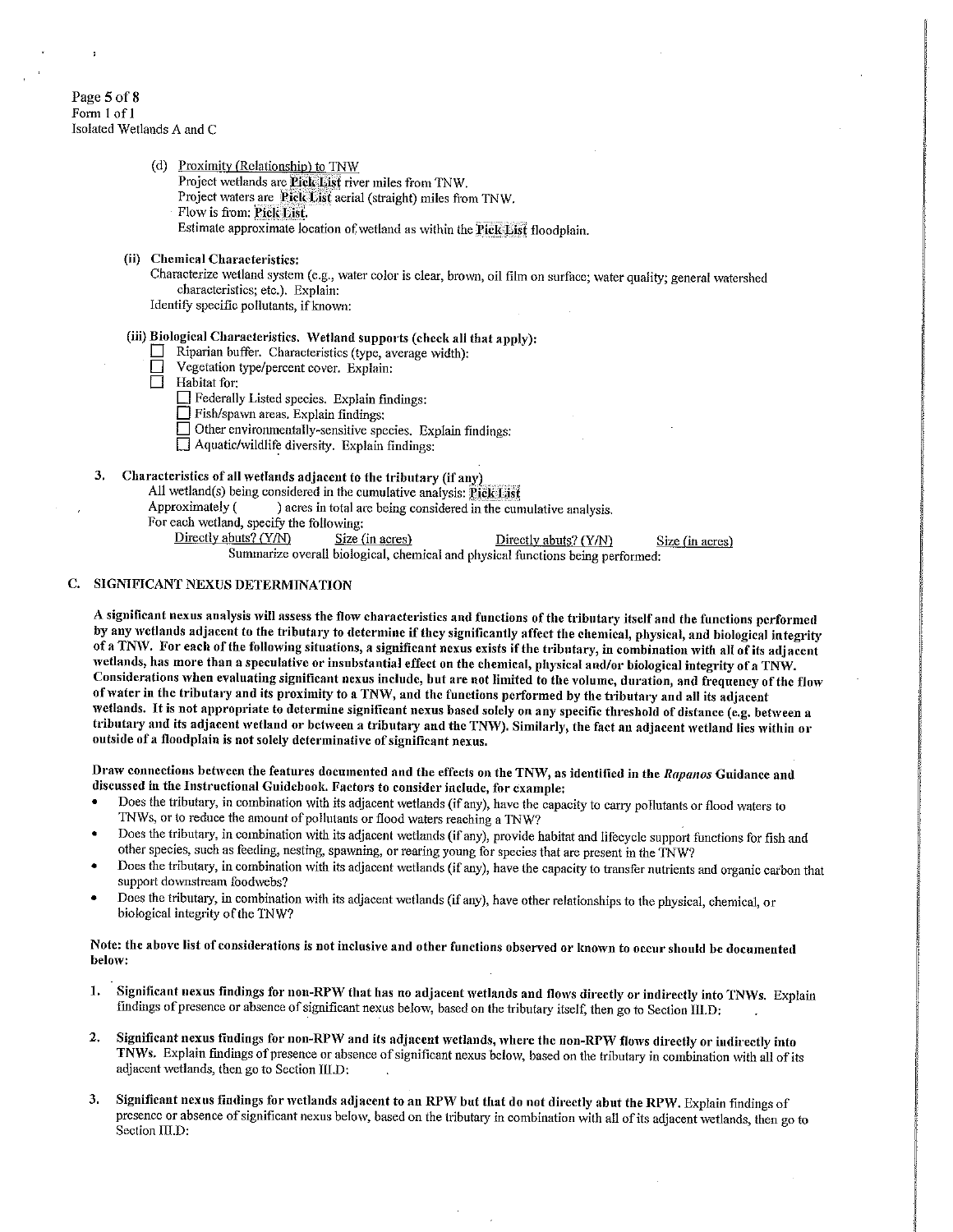Page 6 of 8 Form 1 of 1 Isolated Wetlands A and C

# DETERMINATIONS OF JURISDICTIONAL FINDINGS. THE SUBJECT WATERS/WETLANDS ARE (CHECK ALL THAT APPLY):

- TNWs and Adjacent Wetlands. Check all that apply and provide size estimates in review area: 1. width (ft), Or, linear feet acres.  $\Box$  TNWs:
	- Wetlands adjacent to TNWs: acres.
- RPWs that flow directly or indirectly into TNWs.  $2.$ 
	- Tributaries of TNWs where tributaries typically flow year-round are jurisdictional. Provide data and rationale indicating that tributary is perennial:
	- $\boxed{\phantom{1}}$  Tributaries of TNW where tributaries have continuous flow "seasonally" (e.g., typically three months each year) are jurisdictional. Data supporting this conclusion is provided at Section III.B. Provide rationale indicating that tributary flows seasonally:
		- Provide estimates for jurisdictional waters in the review area (check all that apply):
		- Tributary waters: linear feet width (ft).
		- **I** Other non-wetland waters: acres.
			- Identify type(s) of waters:

#### Non-RPWs<sup>8</sup> that flow directly or indirectly into TNWs. 3.

Waterbody that is not a TNW or an RPW, but flows directly or indirectly into a TNW, and it has a significant nexus with a R TNW is jurisdictional. Data supporting this conclusion is provided at Section III.C.

Provide estimates for jurisdictional waters within the review area (check all that apply):

- Tributary waters: li<br>
Other non-wetland waters: linear feet width  $(f<sub>t</sub>)$ .
	- acres.
		- Identify type(s) of waters:
- Wetlands directly abutting an RPW that flow directly or indirectly into TNWs.  $\overline{4}$ .
	- Wetlands directly abut RPW and thus are jurisdictional as adjacent wetlands.  $\frac{100}{100}$ 
		- Wetlands directly abutting an RPW where tributaries typically flow year-round. Provide data and rationale indicating that tributary is perennial in Section III.D.2, above. Provide rationale indicating that wetland is directly abutting an RPW:
		- Wetlands directly abutting an RPW where tributaries typically flow "seasonally." Provide data indicating that tributary is seasonal in Section III.B and rationale in Section III.D.2, above. Provide rationale indicating that wetland is directly abutting an RPW:

Provide acreage estimates for jurisdictional wetlands in the review area: acres.

- Wetlands adjacent to but not directly abutting an RPW that flow directly or indirectly into TNWs. 5.
	- Wetlands that do not directly abut an RPW, but when considered in combination with the tributary to which they are adjacent LL. and with similarly situated adjacent wetlands, have a significant nexus with a TNW are jurisidictional. Data supporting this conclusion is provided at Section III.C.

Provide acreage estimates for jurisdictional wetlands in the review area: acres.

#### Wetlands adjacent to non-RPWs that flow directly or indirectly into TNWs. 6.

Wetlands adjacent to such waters, and have when considered in combination with the tributary to which they are adjacent and with similarly situated adjacent wetlands, have a significant nexus with a TNW are jurisdictional. Data supporting this conclusion is provided at Section III.C.

Provide estimates for jurisdictional wetlands in the review area: acres.

#### Impoundments of jurisdictional waters.<sup>9</sup>  $7<sup>1</sup>$

- As a general rule, the impoundment of a jurisdictional tributary remains jurisdictional.
- Demonstrate that impoundment was created from "waters of the U.S.," or 圏
- Demonstrate that water meets the criteria for one of the categories presented above (1-6), or
- Demonstrate that water is isolated with a nexus to commerce (see E below).

<sup>8</sup>See Footnote #3.

<sup>&</sup>lt;sup>9</sup> To complete the analysis refer to the key in Section III.D.6 of the Instructional Guidebook.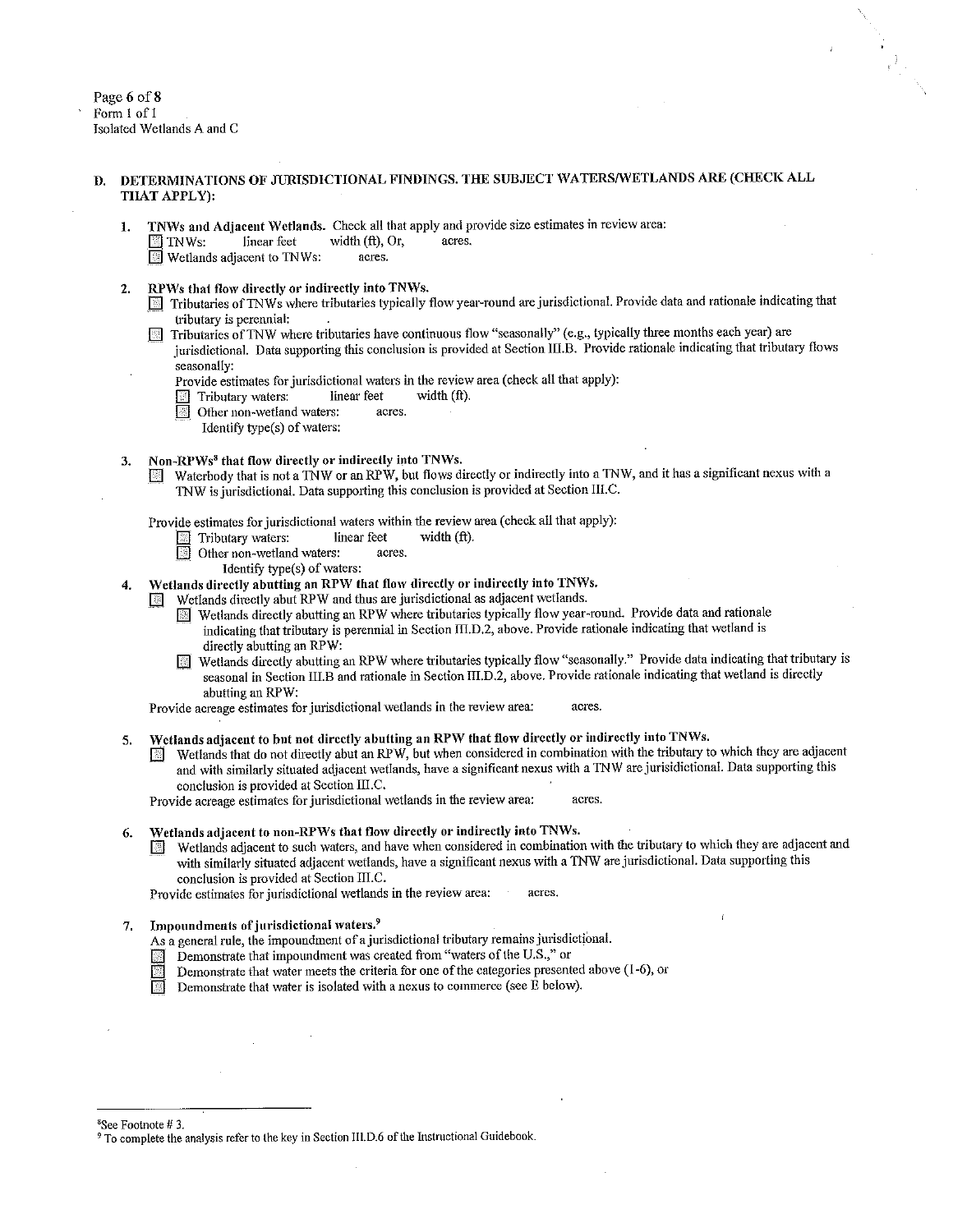Page 7 of 8<br>Form 1 of 1 Isolated Wetlands  $\Lambda$  and  $C$ 

| linear feet<br>width (ft).<br>acres.<br>Identify type(s) of waters:                                                                                                                                                                                                                                                                                                                                                                                                                                                                                                                                                                                                                                                                                                                                                                                                                           | Identify water body and summarize rationale supporting determination:<br>Provide estimates for jurisdictional waters in the review area (check all that apply): |                                                                |                                                                                                                                                                                                  |  |
|-----------------------------------------------------------------------------------------------------------------------------------------------------------------------------------------------------------------------------------------------------------------------------------------------------------------------------------------------------------------------------------------------------------------------------------------------------------------------------------------------------------------------------------------------------------------------------------------------------------------------------------------------------------------------------------------------------------------------------------------------------------------------------------------------------------------------------------------------------------------------------------------------|-----------------------------------------------------------------------------------------------------------------------------------------------------------------|----------------------------------------------------------------|--------------------------------------------------------------------------------------------------------------------------------------------------------------------------------------------------|--|
|                                                                                                                                                                                                                                                                                                                                                                                                                                                                                                                                                                                                                                                                                                                                                                                                                                                                                               |                                                                                                                                                                 |                                                                |                                                                                                                                                                                                  |  |
|                                                                                                                                                                                                                                                                                                                                                                                                                                                                                                                                                                                                                                                                                                                                                                                                                                                                                               |                                                                                                                                                                 |                                                                |                                                                                                                                                                                                  |  |
| NON-JURISDICTIONAL WATERS, INCLUDING WETLANDS (CHECK ALL THAT APPLY):<br>F.<br>If potential wetlands were assessed within the review area, these areas did not meet the criteria in the 1987 Corps of Engineers<br>Wetland Delineation Manual and/or appropriate Regional Supplements.<br>$\boxtimes$ Review area included isolated waters with no substantial nexus to interstate (or foreign) commerce.<br>$\boxtimes$ Prior to the Jan 2001 Supreme Court decision in "SWANCC," the review area would have been regulated based solely<br>on the "Migratory Bird Rule" (MBR).<br>Waters do not meet the "Significant Nexus" standard, where such a finding is required for jurisdiction. Explain:<br>F<br>Other: (explain, if not covered above):<br>Provide acreage estimates for non-jurisdictional waters in the review area, where the sole potential basis of jurisdiction is the MBR |                                                                                                                                                                 |                                                                |                                                                                                                                                                                                  |  |
|                                                                                                                                                                                                                                                                                                                                                                                                                                                                                                                                                                                                                                                                                                                                                                                                                                                                                               |                                                                                                                                                                 |                                                                | factors (i.e., presence of migratory birds, presence of endangered species, use of water for irrigated agriculture), using best professional                                                     |  |
| Non-wetland waters (i.e., rivers, streams):                                                                                                                                                                                                                                                                                                                                                                                                                                                                                                                                                                                                                                                                                                                                                                                                                                                   | linear feet                                                                                                                                                     | width (ft).                                                    |                                                                                                                                                                                                  |  |
|                                                                                                                                                                                                                                                                                                                                                                                                                                                                                                                                                                                                                                                                                                                                                                                                                                                                                               | acres. List type of aquatic resource:                                                                                                                           |                                                                |                                                                                                                                                                                                  |  |
| Wetland A                                                                                                                                                                                                                                                                                                                                                                                                                                                                                                                                                                                                                                                                                                                                                                                                                                                                                     | <b>PSS</b>                                                                                                                                                      | $0.024$ acre                                                   |                                                                                                                                                                                                  |  |
|                                                                                                                                                                                                                                                                                                                                                                                                                                                                                                                                                                                                                                                                                                                                                                                                                                                                                               | <b>PEM</b>                                                                                                                                                      | $0.340$ acre                                                   |                                                                                                                                                                                                  |  |
| Wetland C                                                                                                                                                                                                                                                                                                                                                                                                                                                                                                                                                                                                                                                                                                                                                                                                                                                                                     | linear feet,                                                                                                                                                    |                                                                |                                                                                                                                                                                                  |  |
|                                                                                                                                                                                                                                                                                                                                                                                                                                                                                                                                                                                                                                                                                                                                                                                                                                                                                               | Non-wetland waters (i.e., rivers, streams):                                                                                                                     | a finding is required for jurisdiction (check all that apply): | Provide acreage estimates for non-jurisdictional waters in the review area that do not meet the "Significant Nexus" standard, where such<br>width (ft).<br>acres. List type of aquatic resource: |  |

<sup>&</sup>lt;sup>10</sup> Prior to asserting or declining CWA jurisdiction based solely on this category, Corps Districts will clevate the action to Corps and EPA HQ for<br>review consistent with the process described in the Corps/EPA *Memorandum*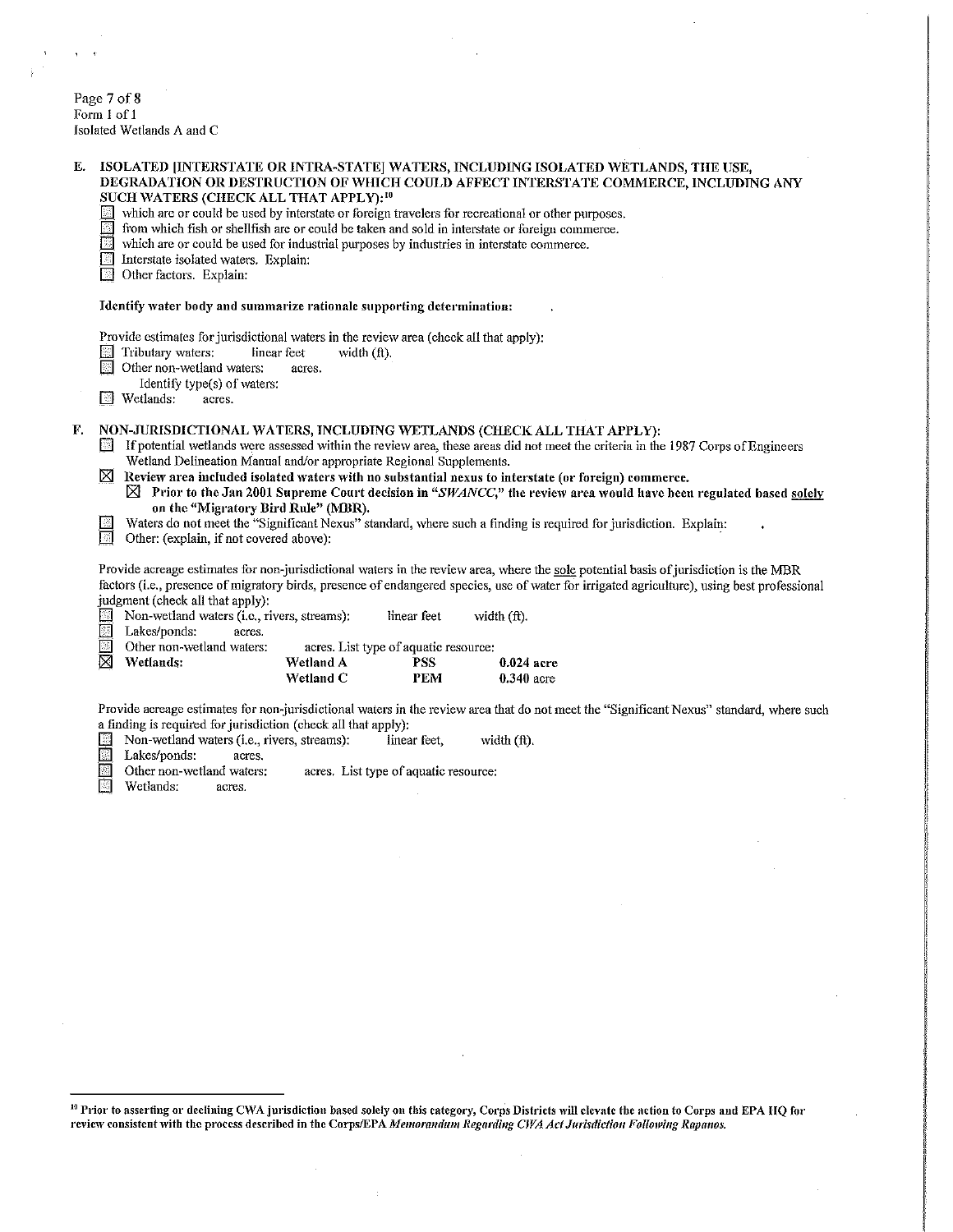Page 8 of 8 Form 1 of 1 Isolated Wetlands A and C

### SECTION IV: DATA SOURCES.

- A. SUPPORTING DATA. Data reviewed for JD (check all that apply checked items shall be included in case file and, where checked and requested, appropriately reference sources below):
	- $\boxtimes$  Maps, plans, plots or plat submitted by or on behalf of the PJD requestor:
	- Map: NWI, NYSDEC FWW, Soil
	- $\boxtimes$  Data sheets prepared/submitted by or on behalf of the PJD requestor. (Shumaker)  $\boxtimes$  Office concurs with data sheets/delineation report.
		- □ Office does not concur with data sheets/delineation report. Rationale:
	- $\Box$  Data sheets prepared by the Corps:
	- Corps navigable waters' study:
	- U.S. Geological Survey Hydrologic Atlas:
		-
		- □ USGS NHD data.<br>□ USGS 8 and 12 digit HUC maps.
	- ⊠ U.S. Geological Survey map(s). Cite scale & quad name: 24000k; Smithville Flats, NY
	- ⊠ Natural Resources Conservation Service Soil Survey. Citation: Web Soil Survey
		- The following soils were identified on the parcel.

| <b>Map Unit Name</b>                                                  | <b>Hydric Rating</b> |
|-----------------------------------------------------------------------|----------------------|
| ByB Bath-Valois complex, undulating                                   | 0                    |
| Cm Chippewa and Norwich soils, 0 to 3 percent slopes                  | 95                   |
| LrE Lordstown and Oquaga channery silt loams, 15 to 35 percent slopes | 0                    |
| MaB Mardin channery silt loam, 3 to 8 percent clopes                  | 0                    |
| MaC Mardin channery silt loam, 8 to 15 percent slopes                 | 0                    |
| Voa Volusia channery silt loam, 0 to 3 percent slopes                 | 5                    |
| VoB Volusia channery silt loam, 3 to 8 percent slopes                 | 5                    |
|                                                                       |                      |

 $\boxtimes$  National wetlands inventory map: Smithville Flats, NY ⊠ State/local wetland inventory map: Smithville Flats, NY

⊠ FEMA/FIRM maps: Town of Smithville; Map No. 361040; Panel No. 36017C0315E (effective 11/26/10); Panel No. 36023C0440D (effective 03/02/10).

Zones A and X are mapped within the project area.

Zone A is identified as a Special Flood Hazard Area - an area that will be inundated by the flood event having a 2 percent chance of being equaled or exceeded in any year - also referred to as the base flood or 100-year flood.

Zone X is identified as an area of minimal flood hazard with elevations higher than the 2 percent (500 year flood) annual chance flood.

[100-year Floodplain Elevation is: \_\_\_\_\_\_. (National Geodetic Vertical Datum of 1929)

- $\overline{\boxtimes}$  Photographs:
	- Aerial (Name & Date): Bingmaps.com; Google Earth
	- $\boxtimes$  Other (Name & Date): Submitted with application
- $\Box$  Previous determination(s). File no. and date of response letter:

□ Other information (please specify):

### **B. ADDITIONAL COMMENTS TO SUPPORT JD:**

**ROBINSON.JW UDY.A.12841** 00103

Digitally signed by ROBINSON.JUDY.A.1284100103 DN: c=US, o=U.S. Government, ou=DoD, ou=PKI, ou=USA, cn=ROBINSON.JUDY A.1284100 103 Date: 2018.05.01 15:50:46 -04'00'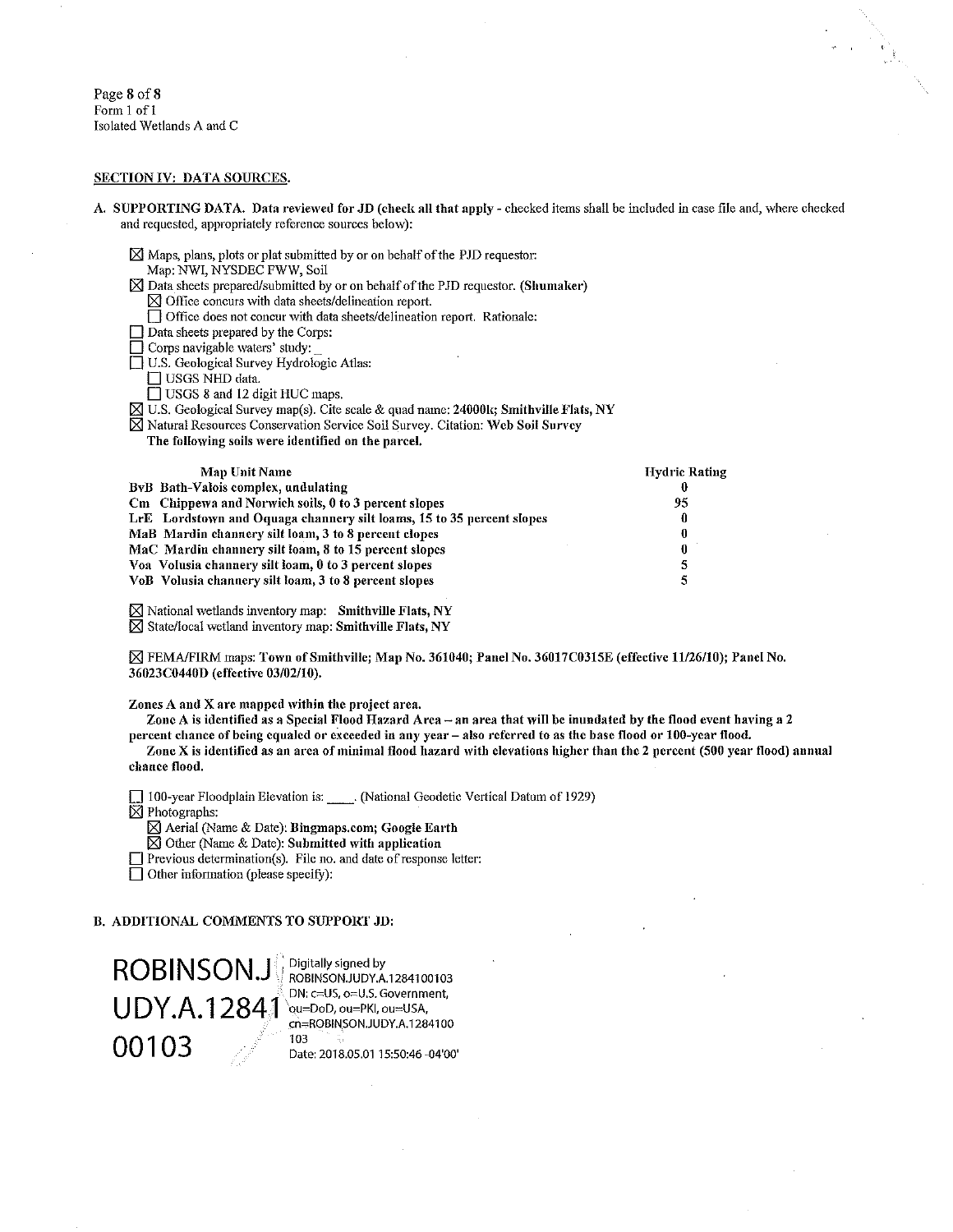# **DRY LAND APPROVED JURISDICTIONAL DETERMINATION FORM[1](#page-8-0) U.S. Army Corps of Engineers**

This form should be completed by following the instructions provided in Section IV of the JD Form Instructional Guidebook.

# **SECTION I: BACKGROUND INFORMATION**

# **A. REPORT COMPLETION DATE FOR APPROVED JURISDICTIONAL DETERMINATION (JD): May 1, 2018**

**B. DISTRICT OFFICE, FILE NAME, AND NUMBER:** Buffalo District; Auburn Field Office; Long Pond Dam; File No. 2018-00037

# **C. PROJECT LOCATION AND BACKGROUND INFORMATION:**

State: **New York** County: **Chenango** City: **Smithville Flats** Center coordinates of site (lat/long in degree decimal format): **Lat. 42.415875°N Long. -75.832874°W** Universal Transverse Mercator: **Zone 18 X=431474.067873 Y=4696287.986509**

Name of nearest waterbody: **Cincinnatus Pond**

Name of nearest Traditional Navigable Water (TNW) into which the aquatic resource flows: **N/A** Name of watershed or Hydrologic Unit Code (HUC): **02050102**



Check if map/diagram of review area and/or potential jurisdictional areas is/are available upon request. Check if other sites (e.g., offsite mitigation sites, disposal sites, etc…) are associated with this action and are recorded on a different JD form.

# **D. REVIEW PERFORMED FOR SITE EVALUATION (CHECK ALL THAT APPLY):**

| $\boxtimes$ Office (Desk) Determination. | <b>Date:</b> | April 25, 2018           |
|------------------------------------------|--------------|--------------------------|
| $\boxtimes$ Field Determination.         | Date:        | <b>December 17, 2017</b> |

# **SECTION II: SUMMARY OF FINDINGS**

**A. RHA SECTION 10 DETERMINATION OF JURISDICTION.** There **ARE NO** "navigable waters of the U.S." within Rivers and Harbors Act (RHA) jurisdiction (as defined by 33 CFR Part 329) in the review area. [Required]

# **B. CWA SECTION 404 DETERMINATION OF JURISDICTION.**

There **ARE NO** "waters of the U.S." within Clean Water Act (CWA) jurisdiction (as defined by 33 CFR Part 328) in the review area.

<span id="page-8-0"></span><sup>&</sup>lt;sup>1</sup> This form is for use only in recording approved JDs involving dry land. It extracts the relevant elements of the longer approved JD form in use since 2007 for aquatic areas and adds no new fields.